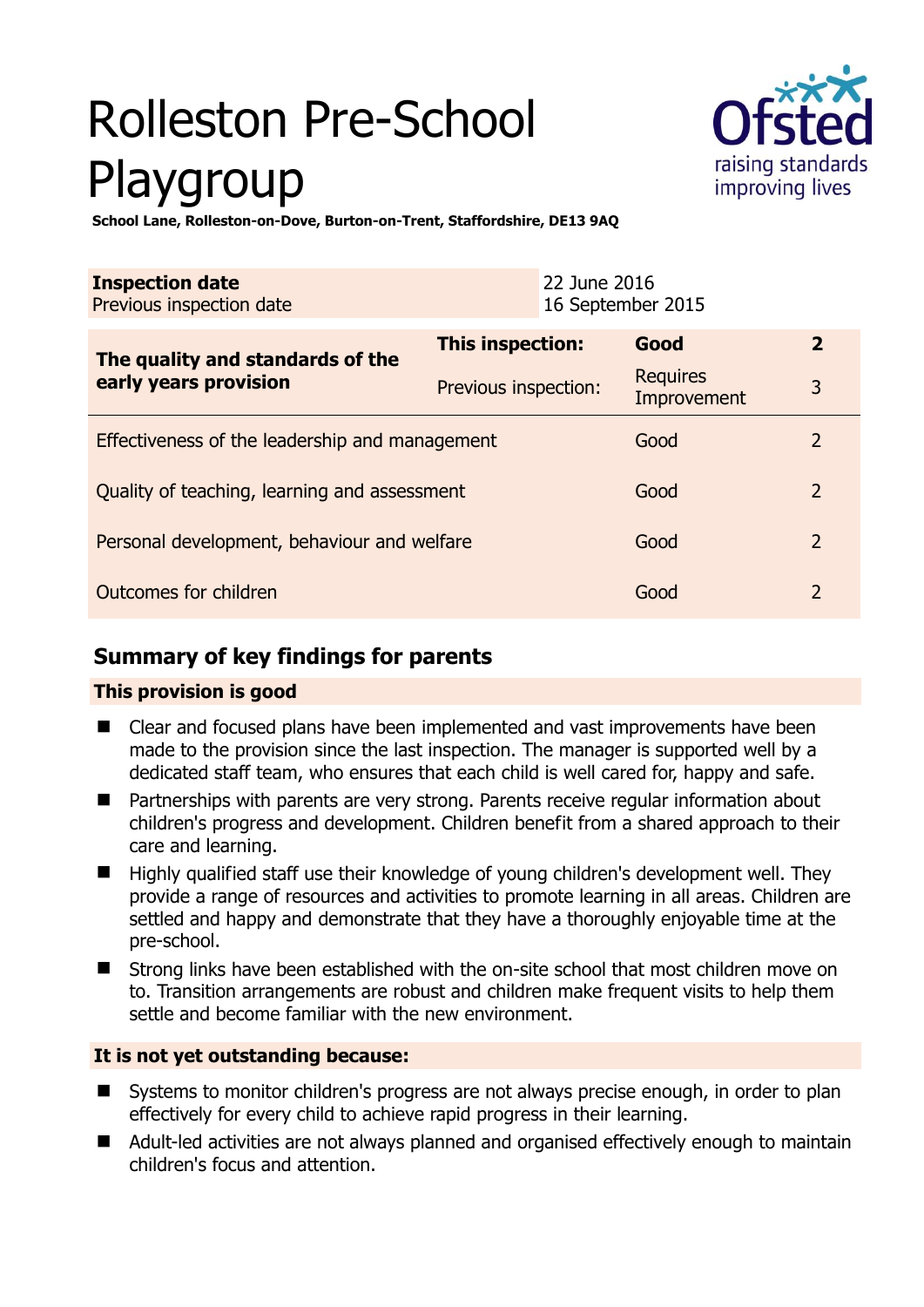# **What the setting needs to do to improve further**

### **To further improve the quality of the early years provision the provider should:**

- enhance further the good arrangements for the assessment of children's learning so that they are even more accurate and can be used to plan for children's rapid progress
- review the planning and organisation of adult-led activities so they fully hold the interest of each child.

# **Inspection activities**

- The inspector observed activities inside and outside.
- The inspector conducted a joint observation with the pre-school manager.
- The inspector looked at children's learning journey progress records, planning documentation, evidence of the suitability of staff working within the setting and a range of other documentation.
- The inspector held a meeting with the nominated person and the pre-school manager.
- The inspector spoke to the staff and children during the inspection.
- The inspector took into account the views of parents spoken to on the day.

#### **Inspector**

Trisha Turney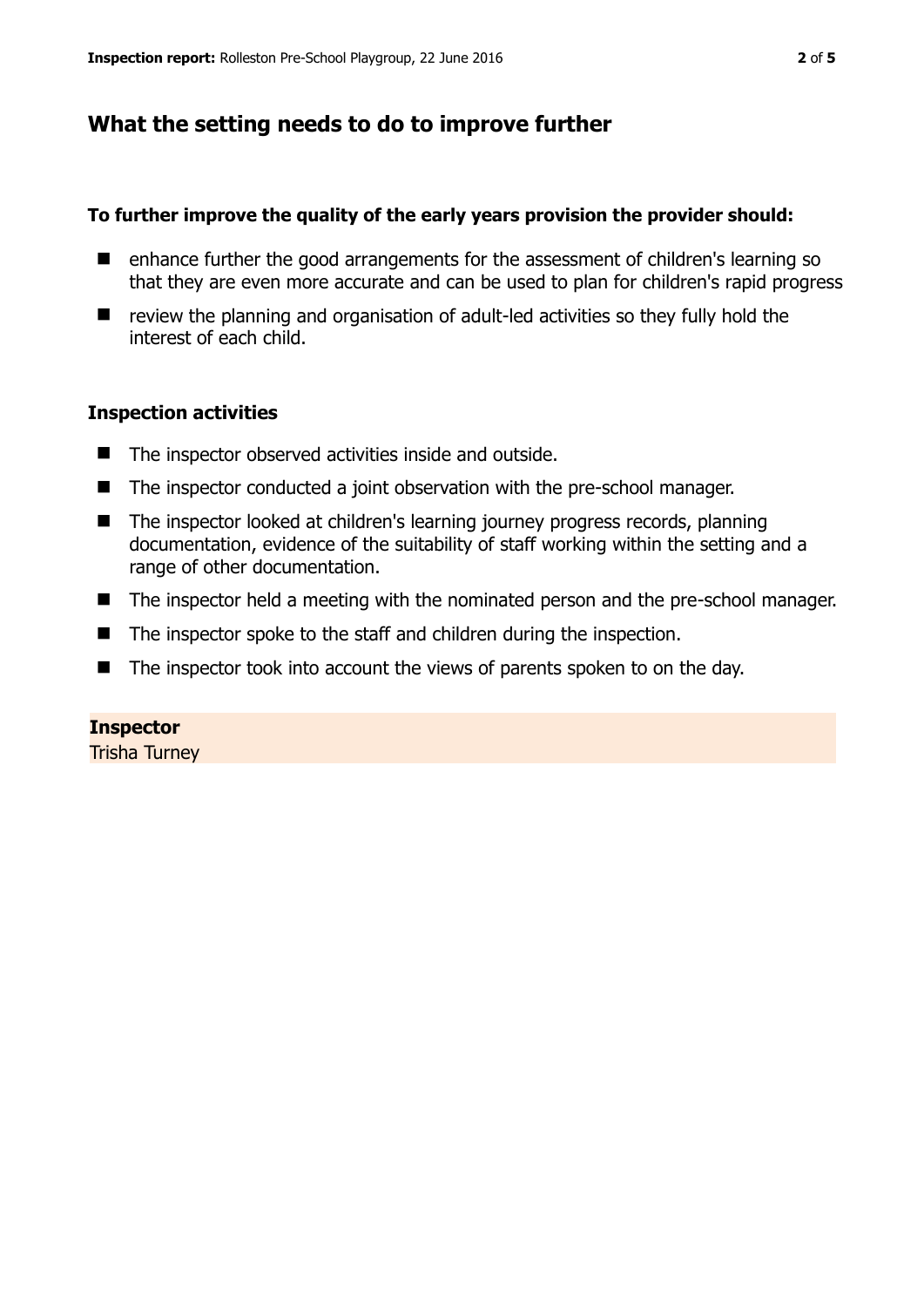# **Inspection findings**

# **Effectiveness of the leadership and management is good**

The manager demonstrates a strong and ambitious commitment to further improving the quality of the provision. Self-evaluation includes the views of staff, parents and children and highlights accurately the areas for improvement. Recent changes include extensive development of the outdoor space, which is now a vibrant and exciting area. Arrangements for safeguarding are effective. Staff have a clear understanding of how to respond in a timely and appropriate way to any safeguarding concerns. There are effective arrangements for continued professional development and additional training for staff. Staff demonstrate their commitment as they undertake personal reading and research to develop their knowledge. This supports staff to further their skills and maintain good quality teaching throughout the pre-school. The manager tracks all children's development to ensure they make consistently good progress.

# **Quality of teaching, learning and assessment is good**

Staff know children well and use effective observation, assessment and planning systems to help children achieve their next steps in learning. Staff promote children's early literacy skills effectively. For example, they teach children to recognise letters in their name by prompting them to find their name as they arrive. Staff help all children to develop good language skills. Children are confident communicators and frequently engage in detailed discussion with adults to share their thoughts and ideas. Staff provide numerous opportunities for children to extend their physical development. Children competently balance and jump across tree stumps and use their small muscles as they peg washing out to dry.

# **Personal development, behaviour and welfare are good**

The small, long-standing staff team creates a nurturing environment where children thrive. Staff are kind and attentive and children form strong bonds with them. Children learn to behave well. Staff gently explain how they can share and take turns. Children are learning how to keep themselves safe and healthy. Staff discuss the importance of wearing sun hats and of handwashing prior to eating. Home learning is well supported and a variety of resources are made readily available for parents to use. Parents value the many different ways that staff share information with them and are highly complementary about the provision. This shared approach supports children's learning, development and well-being, both in their own home and in the pre-school.

# **Outcomes for children are good**

All children, including those in receipt of additional funding, make good progress based on their starting points. Children are well prepared for the next stage in their learning at school. They are active learners and have good opportunities to explore resources and extend their own play. Many children have a good knowledge of the sounds letters make. Children write their names and competently use numbers in their play. Children routinely sort, match and count. Independence skills are emerging. Children take responsibility for tidying away toys, putting rubbish in the bin and collecting their own food and drinks at mealtimes.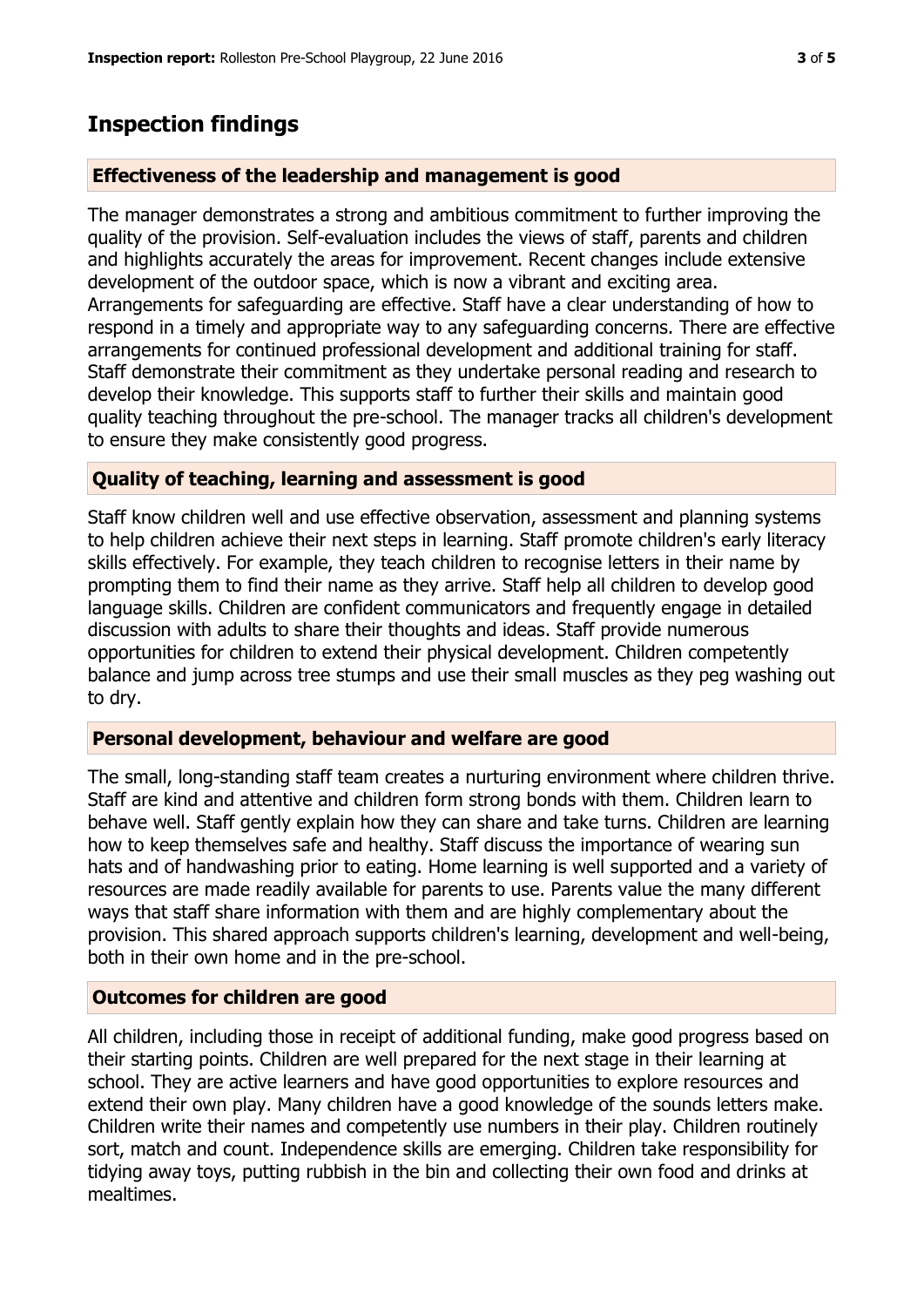# **Setting details**

| Unique reference number                             | 218214                                                                               |  |
|-----------------------------------------------------|--------------------------------------------------------------------------------------|--|
| <b>Local authority</b>                              | <b>Staffordshire</b>                                                                 |  |
| <b>Inspection number</b>                            | 1027742                                                                              |  |
| <b>Type of provision</b>                            | Sessional provision                                                                  |  |
| Day care type                                       | Childcare - Non-Domestic                                                             |  |
| <b>Registers</b>                                    | Early Years Register, Compulsory Childcare<br>Register, Voluntary Childcare Register |  |
| <b>Age range of children</b>                        | $3 - 4$                                                                              |  |
| <b>Total number of places</b>                       | 24                                                                                   |  |
| <b>Number of children on roll</b>                   | 64                                                                                   |  |
| Name of registered person                           | Rolleston Pre School Playgroup & Toddlers<br>Committee                               |  |
| <b>Registered person unique</b><br>reference number | RP908699                                                                             |  |
| Date of previous inspection                         | 16 September 2015                                                                    |  |
| <b>Telephone number</b>                             | 01283 239209                                                                         |  |

Rolleston Pre-School Playgroup was registered in 1992. The pre-school employs seven members of childcare staff. Of these, two hold appropriate early years qualifications at level 4 and two at level 3. The manager has early years professional status and two members of staff have qualified teacher status. The pre-school opens Monday to Friday during term time. Sessions are from 9am to 3.30pm. The pre-school provides funded early education for three- and four-year-old children.

This inspection was carried out by Ofsted under sections 49 and 50 of the Childcare Act 2006 on the quality and standards of provision that is registered on the Early Years Register. The registered person must ensure that this provision complies with the statutory framework for children's learning, development and care, known as the early years foundation stage.

Any complaints about the inspection or the report should be made following the procedures set out in the guidance 'Complaints procedure: raising concerns and making complaints about Ofsted', which is available from Ofsted's website: www.gov.uk/government/organisations/ofsted. If you would like Ofsted to send you a copy of the guidance, please telephone 0300 123 4234, or email enquiries@ofsted.gov.uk.